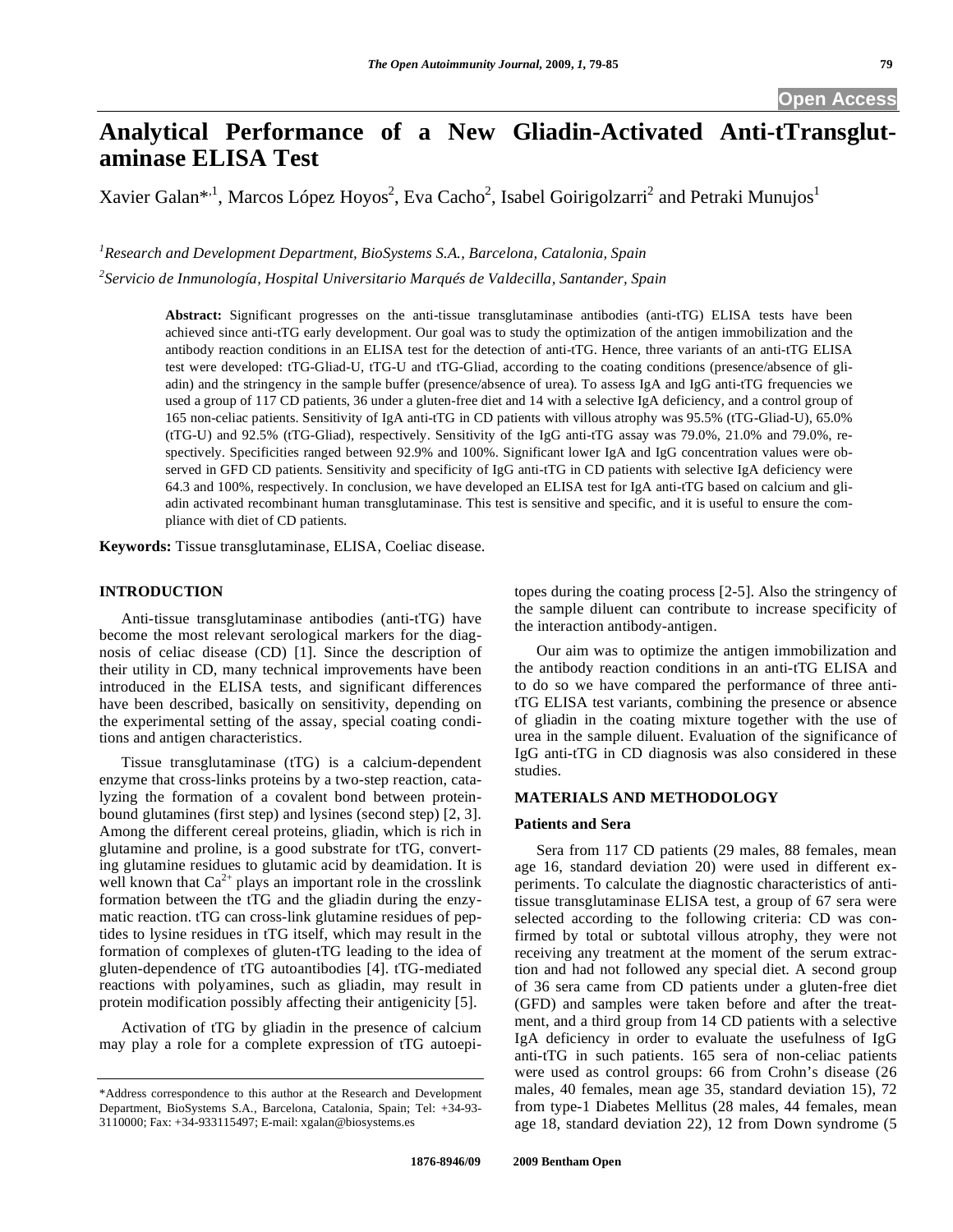males, 7 females, mean age 19, standard deviation 8) and 15 from non-CD IgA deficiency (5 males, 10 females, mean age 19, standard deviation 20).

 Sera were collected from the routine samples consecutively submitted to the Immunology laboratory, and stored at -80ºC until use. Sample selection was done by technicians unaware of the aim of the study. Diagnosis was confirmed by Dr. Marcos López-Hoyos after complete review of clinical records. Celiac and Crohn diseases were confirmed by biopsy. Samples were collected in agreement with the Ethical guidelines of the Hospital Universitario Marqués de Valdecilla (Santander, Spain) and the 2007 Spanish law for biobanks.

## **Anti-Tissue Transglutaminase ELISA**

 Three variants of an ELISA test for the detection of IgA/IgG anti-tissue transglutaminase (tTG) antibodies were developed using different antigen treatments and reaction mixtures. Briefly, polystyrene 96 well microplates (Maxisorp Nunc, Roskilde, Denmark) were coated with a 1 μg/mL solution of human recombinant tTG (Diarect, Freiburg, Germany), previously subjected to gliadin activation with gliadin (tTG-Gliad) or not (tTG). In both cases the composition of the coating buffer was 25 mmol/L Tris, 10 mmol/L  $CaCl<sub>2</sub>$ and 15 mmol/L NaN<sub>3</sub>, pH 7.5, and coating was done overnight at  $2 - 10^{\circ}$ C, followed by 3 washes of a blocking solution containing 20 g/L bovine serum albumin and 0.5 mol/L sucrose. All microplates were dried out for 1 h at 37ºC, sealed in an anhydrous atmosphere and stored at  $2 - 10^{\circ}$ C until use. In the sample buffer another variant was incorporated with the presence or absence of urea (U). According to the combination of coating conditions and stringency in the sample buffer, the three variants of the ELISA test were: tTG-Gliad-U, tTG-U and tTG-Gliad. All samples were diluted 1/100 and incubated for 30 minutes at room temperature. The conjugates used were horseradish peroxidase antihuman IgA and horseradish peroxidase anti-human IgG (Dako, Glostrup, Denmark) and incubation time was 30 minutes at room temperature. 3,3',5,5'-Tetramethyl benzidine (Kementec Diagnostics-Immunoreagents, Copenhagen, Denmark) was used as the horseradish peroxidase substrate.

substrate. After 15 minutes of incubation at room temperature, the enzymatic reaction was stopped with  $0.5$  M H<sub>2</sub>SO<sub>4</sub>, and absorbance was read at 450 nm.

 One replicate of each sample was run in at least two series.

#### **Statistical Analysis**

 ROC curve analysis was performed with the SPSS statistical package (release 15.0 software, Chicago, IL) and it was carried out for each condition considering as disease group the CD patients and as non-disease group all the non-CD patients indicated above.

 The significance of differences before and after GFD was tested using the Student *t*-test for paired samples. *P* values lower than 0.05 were considered statistically significant.

## **RESULTS**

#### **Cut-off Determination**

 Samples from 67 untreated CD patients with total or subtotal villous atrophy, and samples from 165 non-CD patients were used to set up the discrimination value for the three anti-tTG antibodies ELISA variants developed for both, IgA and IgG isotypes: tTG-U, tTG-Gliad and tTG-Gliad-U. The absorbances obtained were transformed to arbitrary units (U/mL) using dilutions of a serum with a high antibody concentration and considered as an internal standard set up in preliminary studies (data not shown). The calibration curve generated in each assay was fitted to a non-linear regression model described by the equation of a rectangular hyperbola.

 For each condition, a ROC analysis was made to establish a cut-off value (Fig. **1**). The area under the ROC curve using the IgA conjugate was 0.994 (95% CI, 0.987-1.001) for the tTG-U condition; 0.965 (95% CI, 0.931-1.000) for the tTG-Gliad condition; and 0.945 (95% CI, 0.899-0.990) for the tTG-Gliad-U. The best discrimination between patients with active celiac disease and the control group was achieved by a selected cut-off value of 10 U/mL (arbitrary units) for the three variants with the anti-IgA conjugate. The area under the ROC curve using the IgG conjugate for the



**Fig. (1).** ROC analysis of the three variants of the ELISA test.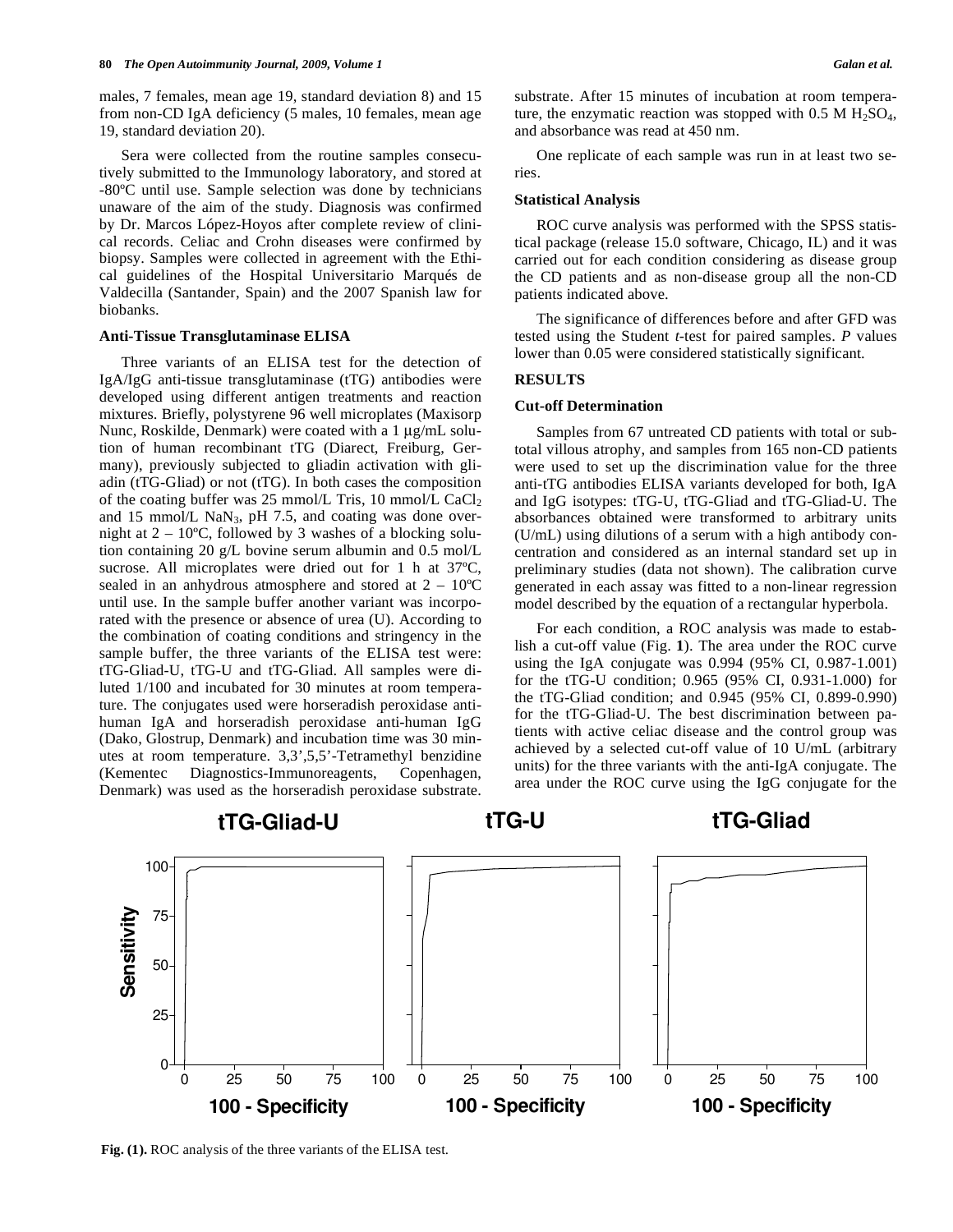

**Fig. (2).** Diagnostic sensitivity and specificity of the tests. Detection of anti-tTG-IgA and IgG-tTG antibodies in 67 untreated celiac patients showing total or subtotal villous atrophy and 165 non-celiac patients, using the three ELISA variants.

tTG-U, tTG-Gliad and tTG-Gliad-U condition was, respectively, 0.979 (95% CI, 0.963-0.994), 0.804 (95% CI, 0.724- 0.884) and 0.856 (95% CI, 0.796-0.915). Using the anti-IgG conjugate the cut-off was fixed at 5 U/mL for the three variants.

## **Diagnostic Sensitivity and Specificity**

 IgA anti-tTG sensitivity and specificity were calculated using the selected cut-off value. Sensitivity was 95.5% for tTG-Gliad-U, 65.0% for tTG-U and 92.5% for tTG-Gliad (Fig. **2**), and specificity was 99.4% for tTG-Gliad-U, 100.0% for tTG-U and 96.4% for tTG-Gliad (Fig. **2**, Table **1**). The tTG-Gliad is the sole condition where false positives are found in Type I diabetes patients (Table **1**).

 IgG anti-tTG sensitivity was 79.0% for tTG-Gliad-U, 21.0% for tTG-U and 79.0% for tTG-Gliad, whereas specificity was 97.0% for tTG-Gliad-U, 98.2% for tTG-U and 92.9% for tTG-Gliad (Fig. **2**).

## **Serum Antibodies During Gluten Free Diet Period**

 Levels of IgA anti-tTG antibodies before and after introducing a GFD were measured in 36 celiac patients confirmed by biopsy (total, subtotal or partial) using the three ELISA variants developed (Fig. 3). For the t<sub>TG</sub>-Gliad-U condition, 36 out of 36 samples were positive before introducing the GFD (mean  $198.0 \pm 81.0$  U/mL). During the follow up, 26 out of 36 samples became negative with concentrations below the cut-off value (10 U/mL). 10 samples remained positive. One of them (with a partial villous atrophy) did not change after the GFD was introduced (188 U/mL before; 179 U/mL after GFD), but concentration of the other 9 samples was reduced between 4 and 25 times (mean  $31.0 \pm 21.9$ U/mL). For the  $tTG-U$  condition, only 25 out of 36 samples were positive before introducing the GFD. After the retrieval of gliadin from the diet, 17 out of 25 samples were negative and 8 samples remained positive. One of them (the same as in the tTG-Gliad-U condition) was as high as prior to the GDF (before 202 U/mL; after 182 U/mL). The remaining 7 samples had a 3- to 33-fold reduction. Finally, for the  $tTG-$ Gliad condition, 35 out of 36 samples were positive before GFD. After the introduction of the GFD, 17 out of 35 samples became negative. Although the remaining 19 samples were positive, its concentration was 3 to 29 times lower than before introducing the GFD, except for two samples that did not vary, one of them being the same as in the two other conditions.

 The same comparison before and after introducing a GFD was made using IgG anti-tTG levels (Fig. **3**) with the group of 36 CD patients. For the tTG-Gliad-U condition, only 28 out of 36 samples were positive before introducing

**Table 1. Detection of IgA Anti-tTG Antibodies in 165 Non-Celiac Patients Using the Three ELISA Variants** 

|                  |            | tTG-Gliad-U | $tTG-U$      | tTG-Gliad    |
|------------------|------------|-------------|--------------|--------------|
| Crohn's Disesase | Pos        | $\Omega$    | $\theta$     | $\Omega$     |
|                  | <b>Neg</b> | 66          | 66           | 66           |
| Type I Diabetes  | Pos        |             | $\theta$     | 3            |
|                  | Neg        | 71          | 72           | 69           |
| Down Syndrome    | Pos        | $\theta$    | $\mathbf{0}$ | 3            |
|                  | Neg        | 12          | 12           | 9            |
| IgA Deficiency   | Pos        | $\theta$    | $\theta$     | $\mathbf{0}$ |
|                  | Neg        | 15          | 15           | 15           |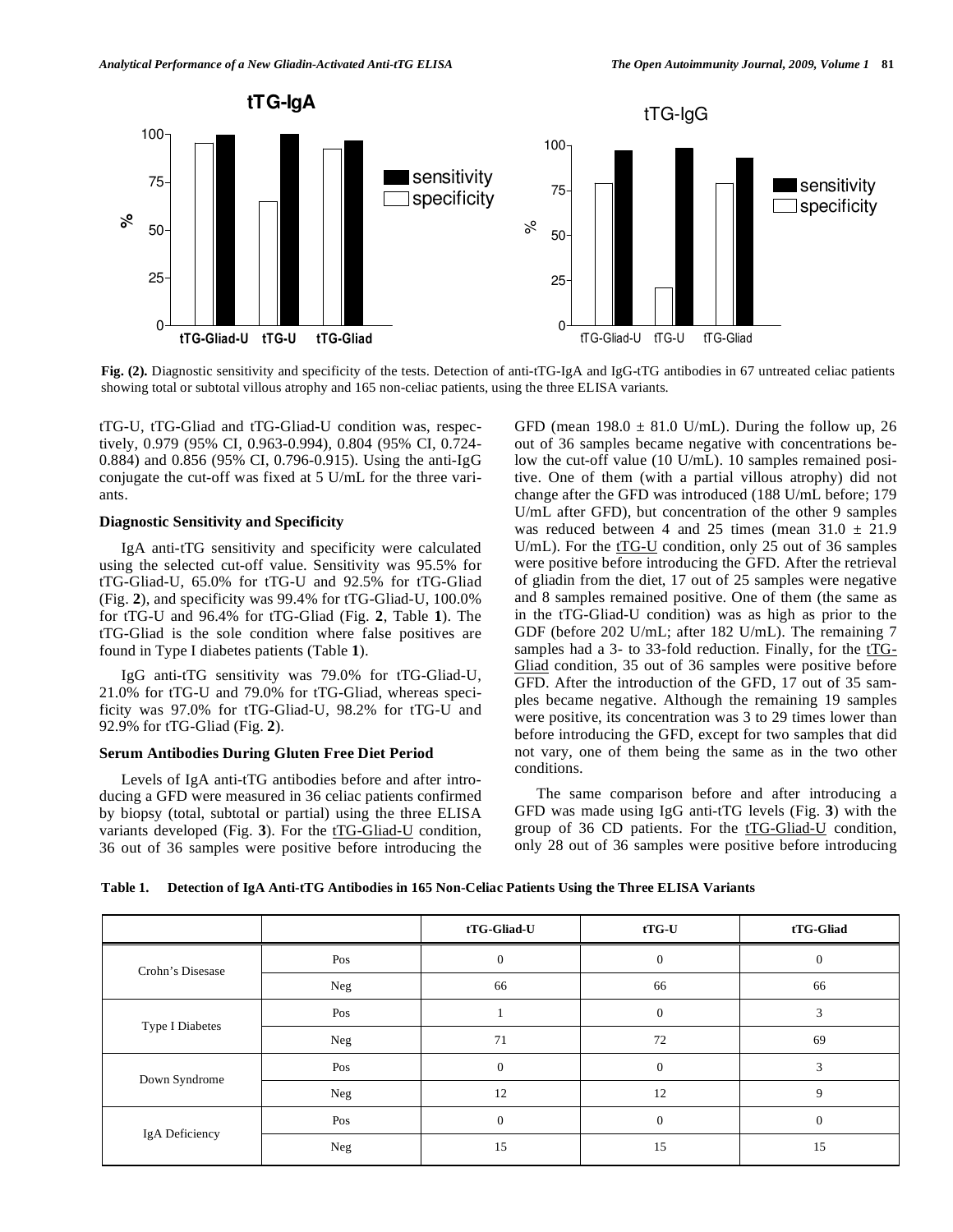

**Fig. (3).** Gluten-free diet follow-up. A gluten-free diet (GFD) was introduced in 36 celiac patients. Measurements of anti-tTG were done in samples obtained before and after the introduction of the GFD, using the three ELISA developed. Dotted line indicates the cut-off level in each figure. *P* values are calculated for each test showing a statistically significant decrease in all of them.

the GFD. During the follow-up, 21 out of 28 positive samples became negative. The concentration of 6 samples suffered a reduction between 2-fold and 22-fold, whereas one sample did not vary. For the  $tTG-U$  condition, only 6 out of 36 samples were positive before introducing the GFD. After the retrieval of gliadin from the diet, 5 out of 6 samples became negative and the same sample as in the tTG-U condition remained low positive. Finally, for the  $tTG-Gliad$  condition, 27 out of 36 samples were positive before GFD. After the introduction of the GFD, 18 out of 27 positive samples became negative. 9 samples remained positive, but with concentrations 1.3 to 9 times lower. In two cases concentrations were higher than before introducing the GFD.

## **IgG Anti-tTg Levels in Celiac Patients with Selective IgA Deficiency**

 A group of 14 celiac patients was chosen to evaluate the diagnostic characteristics in selective IgA deficiency. A group of 15 IgA-deficient non-celiac patients was used as disease control. All samples were negative for the IgA antitTG determination. Using the tTG-Gliadin-U condition with the IgG conjugate, 9 out of 14 celiac patients and none of the

| Table 2. | IgG Anti-tTG Antibodies in Celiac and Non-Celiac IgA Deficient Subjects |  |
|----------|-------------------------------------------------------------------------|--|
|          |                                                                         |  |

| <b>Clinical samples</b>           |    | IgG anti-tTG |     |  |
|-----------------------------------|----|--------------|-----|--|
|                                   | n  | Pos          | Neg |  |
| IgA deficient celiac patients     | 14 |              |     |  |
| IgA deficient non celiac patients |    |              |     |  |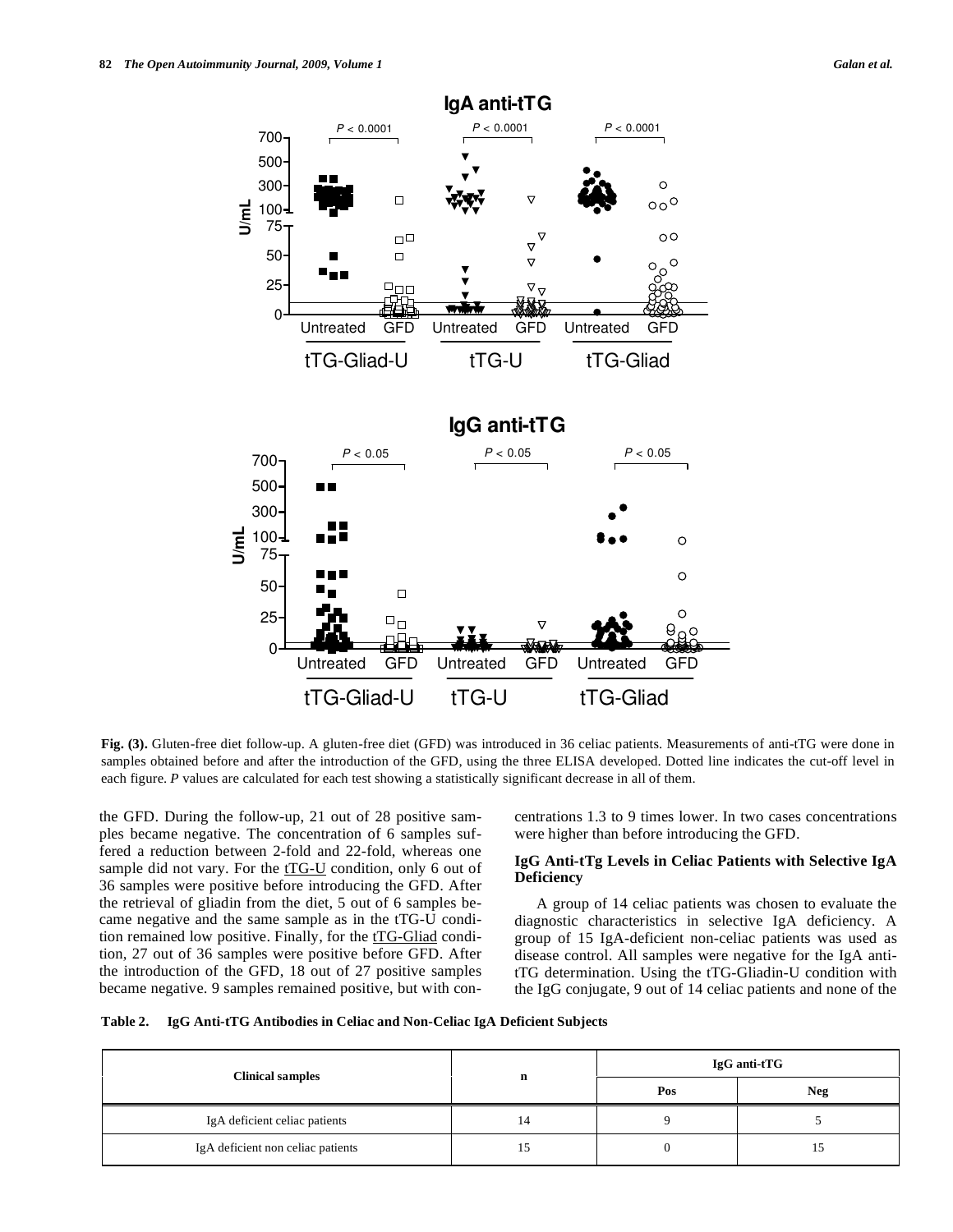|          | Gliad* | tTG      | tTG-Gliad |  |
|----------|--------|----------|-----------|--|
| Positive |        | 45       | 64        |  |
| Negative | 63     | າາ<br>∠∠ |           |  |

## **Table 3. Effect of the Presence of Gliadin on the Determination of IgA Anti-tTG Antibodies**

\*Gliadin at the same low final concentration as in the mixture of tTG-Gliad.

control patients were positive (Table **2**). Thus, sensitivity and specificity were 64.3 and 100%, respectively.

 From these results, the variant using microplates coated with tTG and gliadin, and urea in the sample buffer was chosen as the best condition for both, IgA and IgG anti-tTG assays. The activation of tTG by gliadin provides a higher rate of positive CD sera. In order to demonstrate that this increase was not due to the binding of potential antibodies to gliadin, we tested the same sera in microplates coated with the same amount of gliadin as in the mixture without tTG (Table **3**). In such microplates, only 4 out of 67 sera are positive. On the other hand, as shown in Table **1**, only 1 false positive out of 165 expected negatives was found when urea was present in the sample diluent, whereas 6 false positives were found when urea was not present.

# **Technical Performance of the IgA or IgG tTG-Gliad-U ELISA**

 Since the tTG-Gliad-U ELISA showed the best clinical performance, we next assessed its technical performance.

## *Linearity*

 Sera with high concentrations of IgA or IgG anti-tTG antibodies were diluted with sample diluent buffer to asses assay linearity in dilution experiments. Ratios between observed and expected values for each dilution were close to 100%, hence the assay showed linearity over the full measuring interval (Fig. **4**).



**Fig. (4).** Assay linearity in dilution experiments with sera with high concentrations of IgA anti-tTG antibodies diluted with sample diluent buffer. Concentrations of the serial dilutions of two sera are given respect to the calibration curve.

## *Imprecision*

 Intra-assay imprecision was estimated by 25 replicated measurements in a single run for each conjugate. Inter-assay imprecision was calculated from the results of 5 different runs with 5 determinations of each sample and each conjugate. Samples containing low to high IgA or IgG anti-tissue transglutaminase antibodies concentration were used (Table **4**).

## *Quantification Limit*

 Estimated by performing 25 replicated measurements of the blank using each conjugate. The quantification limit was calculated as 10 x *s*, where *s* is the standard deviation of the blank repeated measurements, and it was found to be 5.2 U/mL for IgA anti-tTG and 0.4 U/mL for IgG anti-tTG.

## *Analytical Sensitivity*

 The result is expressed as the slope of the calibration function within the interval comprised between 5 and 10 U/mL and it is expressed as absorbance units per concentration units. It was found to be 0.022 for IgA anti-tTG and 0.054 for IgG anti-tTG.

## *Interferences*

 Possible interfering substances like hemoglobin, triglycerides, bilirubin and rheumatoid factor were investigated. We evaluated the interference by adding increasing concentrations of the interfering agent to 3 human sera with none, medium and high IgA or IgG anti-tTG concentrations. There were no interferences in the sera due to hemoglobin (up to 1000 mg/dL), triglycerides (up to 3 g/dL), bilirubin (up to 40 mg/dL) and rheumatoid factor (up to 300 IU/mL), for both conjugate specificities.

## *Microplate Stability*

 A highly positive celiac serum was tested on microplates to study the stability of the microplates under stressing conditions. The results obtained with sealed microplates incubated 7 days at 37ºC showed a non-significant decrease of 2 – 4%, as compared with microplates kept at 2 - 10ºC. Microplates that had not been treated with the blocking solution described in Materials and Methodology showed, instead, a significant decrease of 20 to 35% in absorbance.

#### **DISCUSSION**

 The aim of the present study was to assess the performance of three anti-tTG ELISA tests variants using IgA and IgG conjugates, combining the presence or absence of calcium and gliadin and also the presence of urea in the sample diluent, and to evaluate the possible use of IgG anti-tTG in CD diagnosis.

 The coating conditions compared differ on the presence or not of gliadin, but 5 mM calcium was always present. Presence of calcium in the coating buffer has been controversial. Some authors claim that its presence improves the sensitivity of the ELISA because the antibodies of celiac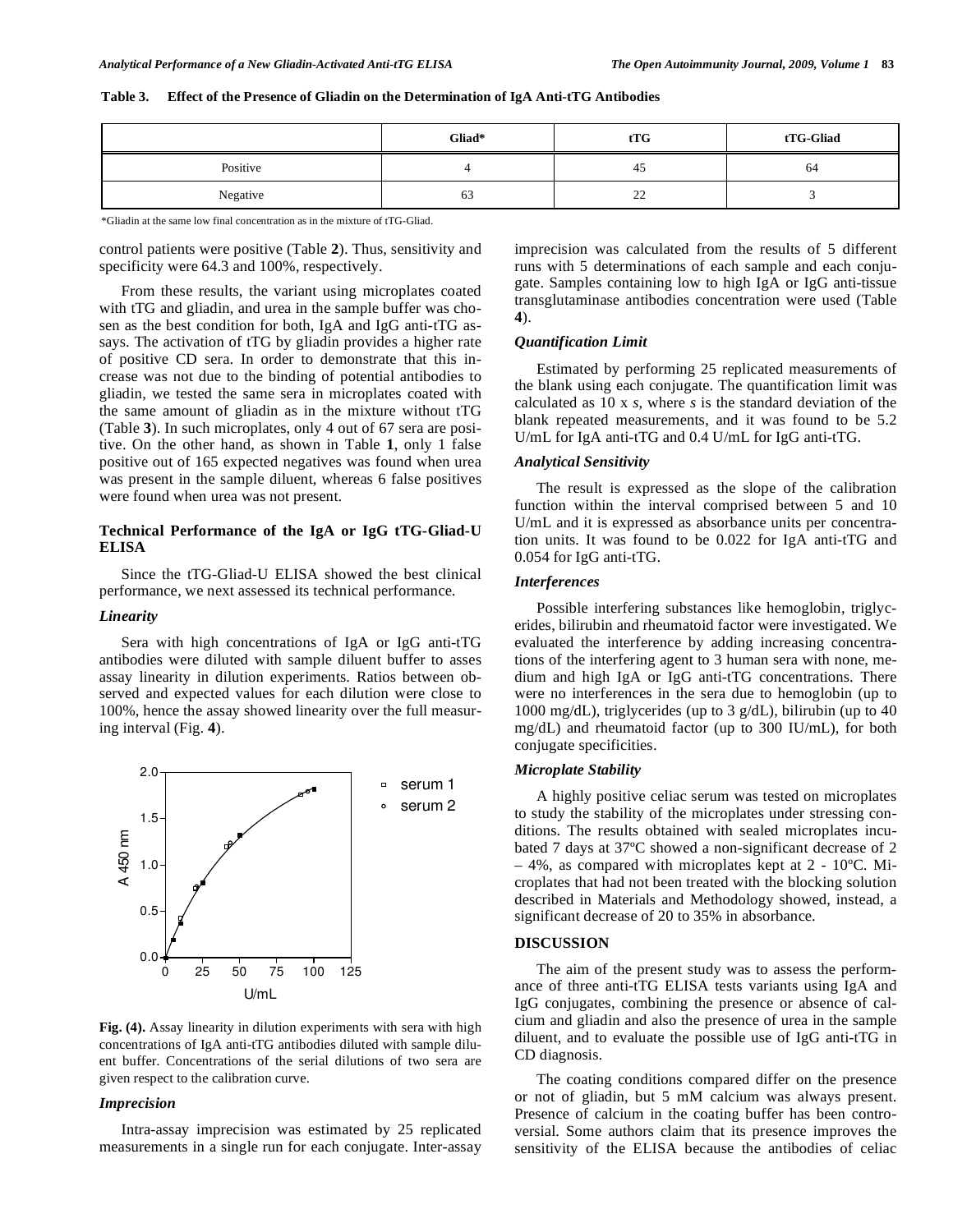| tTG-IgA<br><b>Repeatability (intra)</b> |           |     |                                |          | <b>Reproducibility (inter)</b> |      |                  |
|-----------------------------------------|-----------|-----|--------------------------------|----------|--------------------------------|------|------------------|
|                                         | U/mL      | CV% | $\boldsymbol{n}$               |          | U/mL                           | CV%  | $\boldsymbol{N}$ |
| sample 1                                | 10.1      | 7.8 | 25                             | sample 1 | 10.1                           | 10.3 | 25               |
| sample 2                                | 36.1      | 6.9 | 25                             | sample 2 | 36.1                           | 10.0 | 25               |
|                                         | $tTG-IgG$ |     |                                |          |                                |      |                  |
| <b>Repeatability (intra)</b>            |           |     | <b>Reproducibility (inter)</b> |          |                                |      |                  |
|                                         | U/mL      | CV% | $\boldsymbol{n}$               |          | U/mL                           | CV%  | $\boldsymbol{n}$ |
| sample 1                                | 13.4      | 3.8 | 24                             | sample 1 | 29.1                           | 7.6  | 25               |
| sample 2                                | 41.0      | 3.2 | 24                             | sample 2 | 49.9                           | 6.8  | 25               |
| sample 3                                | 65.4      | 3.7 | 24                             | sample 4 | 71.2                           | 5.1  | 25               |

**Table 4. Imprecision. CV: Coeficient Variation** 

patients react more strongly with the calcium-activated form of tTG due to conformational changes of the enzyme molecule [6, 7, 8, 9, 10] but other authors find that calcium is not essential [11, 12]. We have chosen to add 5 mM of calcium in the coating buffer although having only a mild improvement on the analytical sensitivity in preliminary experiments (data not shown).

 Gliadin, in the presence of calcium, increases sensitivity of IgA anti-tTG antibodies up to 95.5%, compared to 65.0% without gliadin (Table **1**, Fig. **2**). This increase was not due to the binding of potential antibodies to gliadin because in microplates coated with gliadin alone (in the same amount as in the mixture with tTG) only 6.0% of the sera were positive (Table **3**). Thus, tTG alone is not sufficient to be recognized by the antibodies and only when tTG and gliadin are present total recognition occurs. Activation of tTG by calcium and gliadin may play a role for a complete expression of tTG autoepitopes during the coating process [13].

 Together with the coating conditions, we have also compared two sample diluents, in the presence or absence of urea. The incorporation of urea to the sample diluent reduces the non-specific binding of immunoglobulins to the antigen (and/or the solid phase support material used in the assay) because there is an increase in the stringency of the antibody-antigen interaction, excluding or, at least, reducing the number of false positives due to low-avidity complexes.

 The best results are, therefore, obtained using microplates with tTG activated with calcium and gliadin, and with urea in the sample diluent. Diagnostic sensitivity and specificity for IgA anti-tTG from CD patients with total or subtotal villous atrophy, (95.5% and 99.4%, respectively) are comparable to those described in the literature [1, 14].

 On the other hand, our results with the IgG anti-tTG show a high specificity (97%) but a lower sensitivity (79%). Reported sensitivity values for IgG anti-tTG antibodies range from 21 to 98% [11, 15-17] in studies with CD patients without IgA deficiency. Such sensitivity values are equal or lower than those obtained for IgA anti-tTG antibodies, therefore detection of IgG anti-tTG does not seem to offer advantages in the diagnosis of celiac disease. Differences between IgA and IgG anti-tTG antibodies may be due to the different epitopes recognized by each isotype [18].

 Removal of gluten from the diet results in an improvement of clinical symptoms together with a decrease in antibody titers [19-21]. Our results indicate that IgA anti-tTG antibodies are reduced to normal or significantly lower levels in those patients receiving a GFD. However, further studies should be carried out to gain knowledge of the influence of the patients age or the GFD duration on the reduction of the antibodies titers. In the case of the tTG-Gliad-U condition, we observed only 1 case with persistent high IgA anti-tTG level. These results agree with several reports in which determination of IgA anti-tTG is found to be useful in the follow-up of CD in children [15, 20] and adults [22, 23], although some authors state that IgA anti-tTG assay is not better than anti-gliadin antibodies (AGA) or anti-endomysium antibodies (EmA) in assessing histologic recovery after GFD and in assessing dietary transgression [24, 25].

 It has been proposed that the detection of IgG anti-tTG antibodies can be a useful marker for CD in selective IgA deficiency [14, 26] or in the follow-up of the disease after treatment [19, 20, 27]. In a study comparing 9 commercial IgG anti-tTG ELISA in CD patients with selective IgA deficiency, sensitivity values ranged from 75% to 95% [27]. Sensitivity obtained in our studies for the tTG-Gliadin-U condition (79%) is within the range.

 Concerning the follow-up of CD with normal concentrations of IgA it has been reported that IgG anti-tTG antibodies decrease in a similar rate than IgA anti-tTG antibodies after gluten removal [15]. Our results with IgG are limited to those samples found to be positive before GFD, but we observe a decrease similar to IgA. In IgA-deficient patients, usefulness of IgG anti-tTG antibodies for diagnosis and follow-up of CD is still not clear because assays for detection of IgG anti-tTG antibodies perform not as good as the IgG AGA assays [14].

 In summary, we have shown that to obtain the best results on the clinical performance of microplates coated with human tTG, calcium and gliadin are required, together with the use of a stringent sample buffer. Under these conditions,